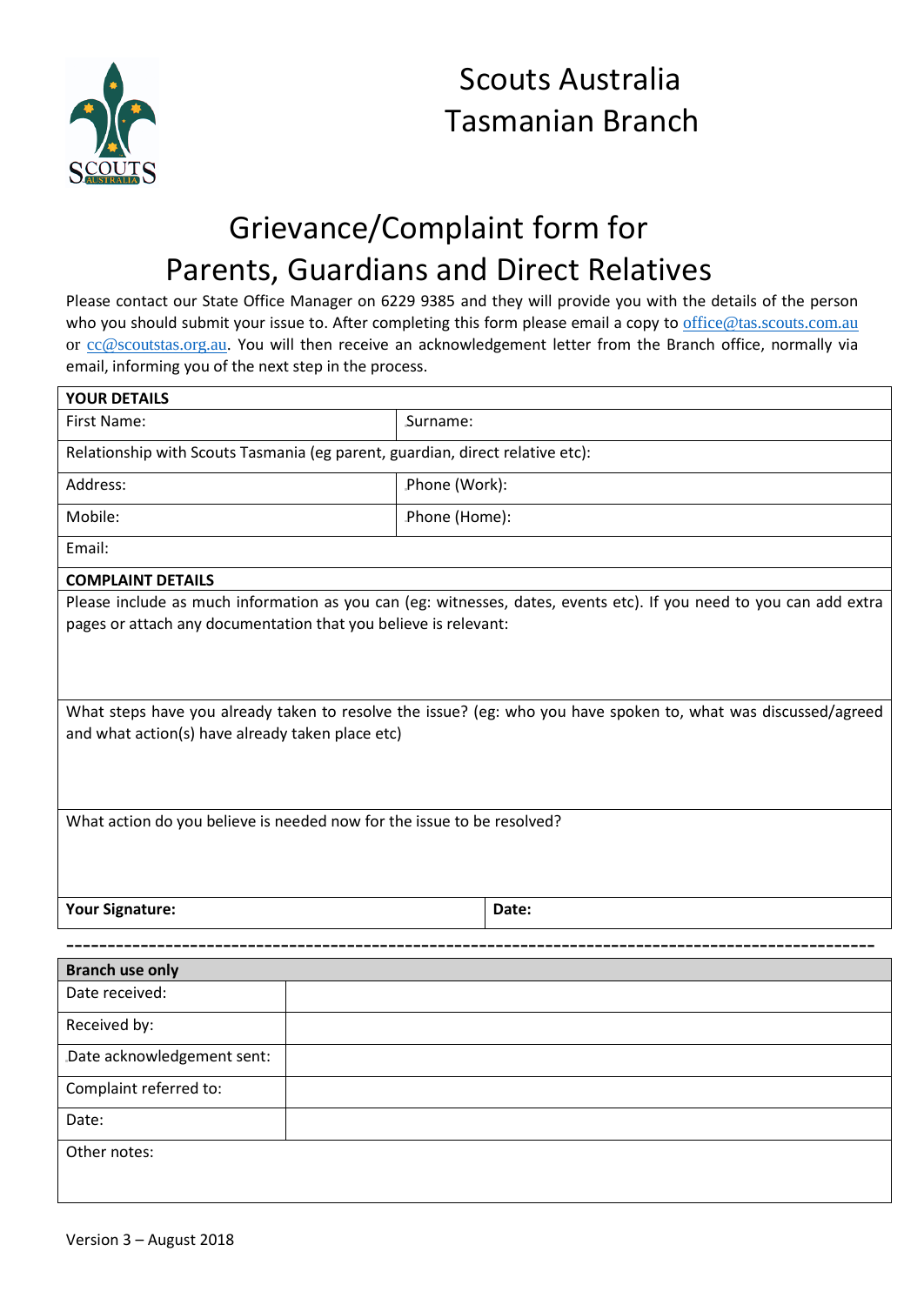## **Flow Chart for Resolving Complaints – Parents, Guardians and Relatives**